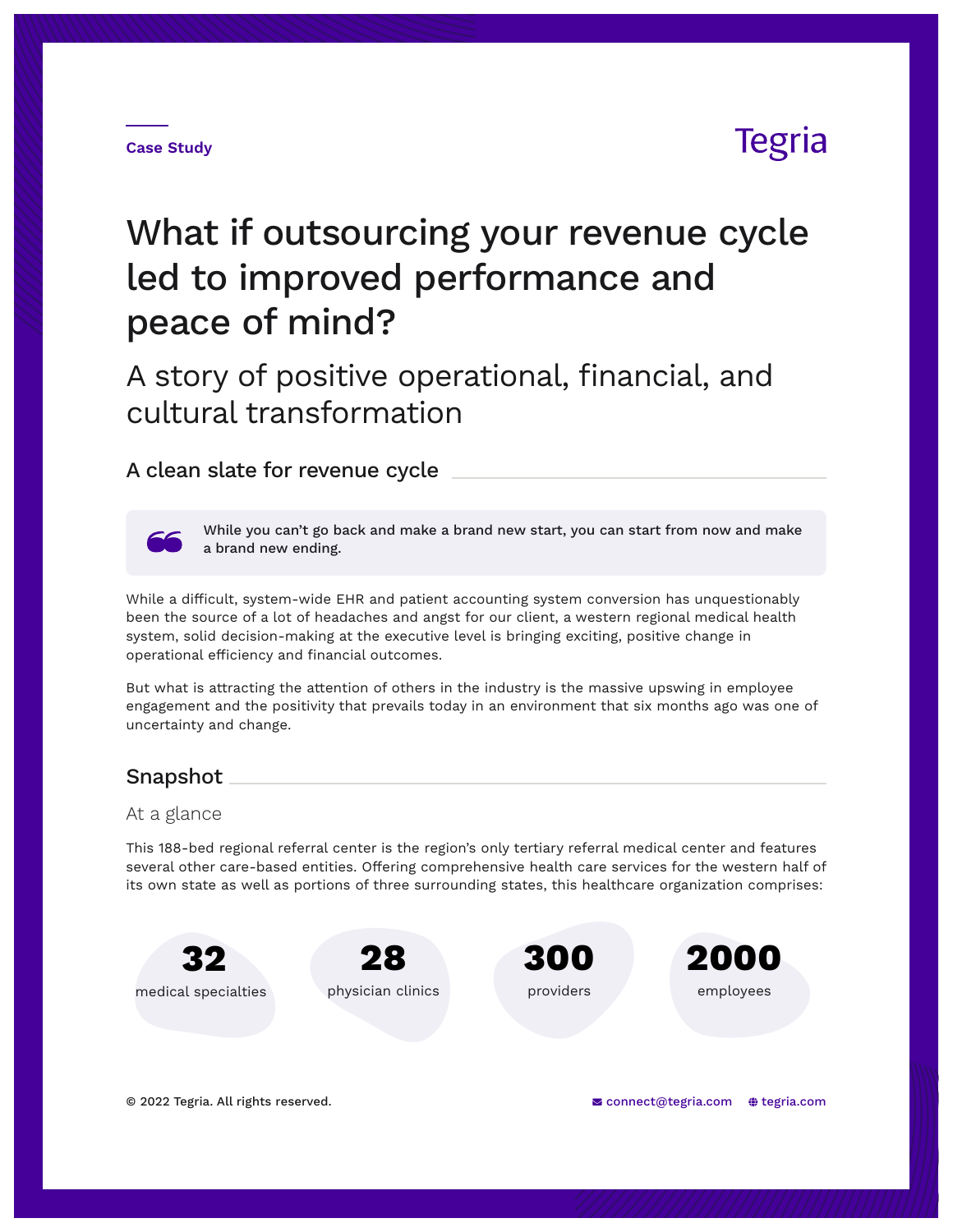# Tegria

## Challenge

Change was everywhere, and it felt heavy

Having already made a much-needed decision to move toward a single EHR and patient accounting system throughout the health system, our client faced both expected and unexpected challenges. Cash pressures were real. Operational processes needed to be revamped. Employees were asked to learn a new, complex system. The wind-down of the legacy system proved to be a competing priority. There was talk of restructuring, which brought uncertainty, leaving many important questions without clear answers.

In this environment, the CFO made two critical decisions. The first was to bring in a consultant to assess revenue cycle. The second was to outsource revenue cycle end-to-end to a reliable, seasoned partner. These were bold moves based on trust and upheld by transparency.

## Results

## Making a "brand new ending"

#### **Understanding "typical" results**

Any significant system conversion is expected to lead to reductions in cash collections throughout the initial transition. A recent study concluded most hospitals experience significant disruption to revenue cycle metrics and cash flow, including:

- Jumps in accounts receivable days
- Disruption to billing and coding metrics
- Discharged-not-final-billed (DNFB) days increasing up to 86%
- Late charges rising by more than 600%

This regional health system has been no exception, experiencing impacts more significant than these stated averages. That said, Tegria's leadership and laser-focus on business office operations has helped minimize the impact to cash collections during the first several months of the conversion while helping our client's senior leadership better understand the system set-up and work flow issues that made the Cerner implementation unusually complex.

#### **Emphasizing the power of storytelling**

It's well-documented that corporate storytelling is an effective communication medium for developing stronger engagement with employees and building internal loyalty during periods of uncertainty and change.

The infiltration of the Tegria Mindset — that everything we do is based on the right balance of partners, people, and performance — and the intentional transparency used to communicate with newly transitioned employees resulted in a remarkable transformation. The recognition goes to the revenue cycle employees who accepted the challenge to embrace change.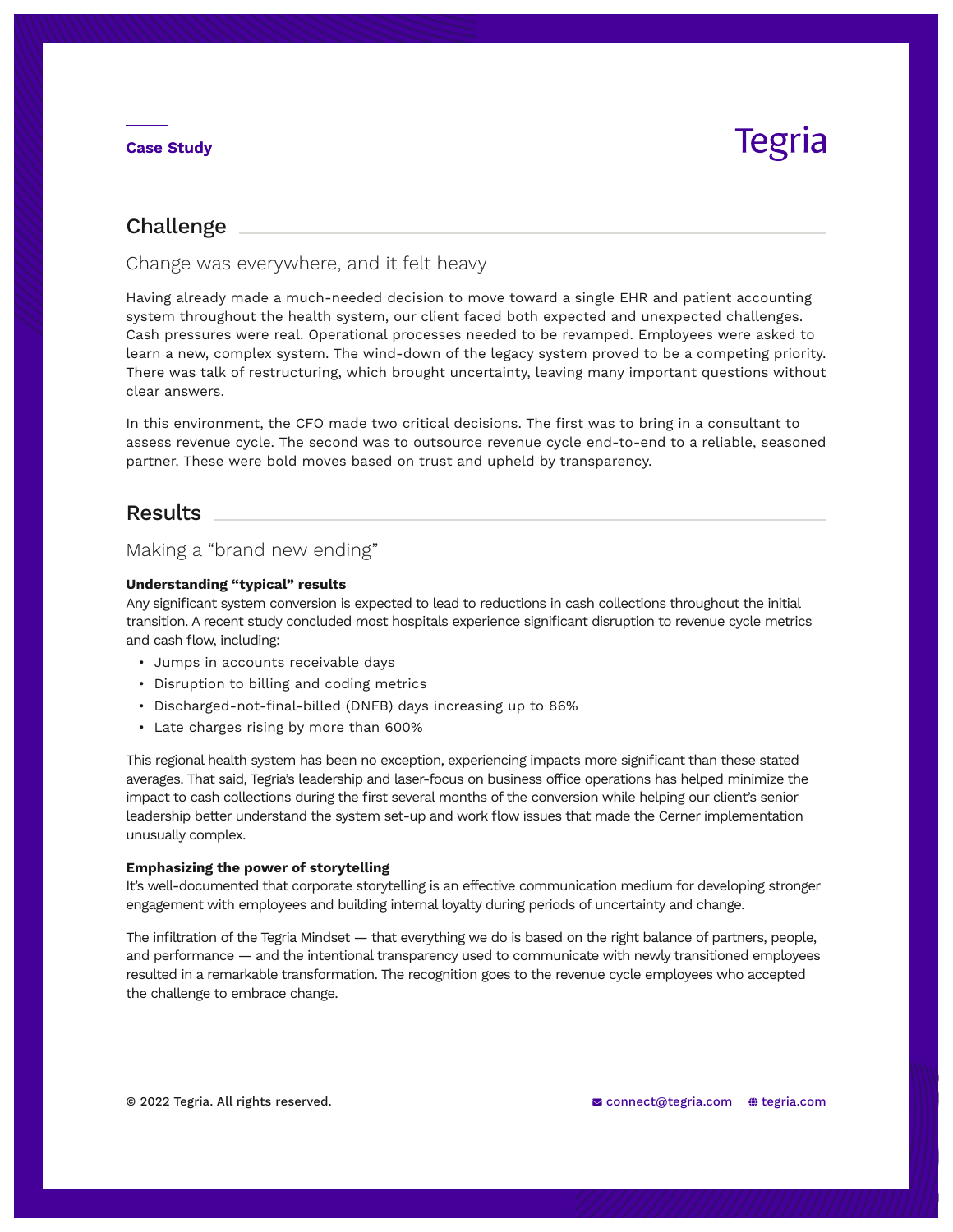# **Tegria**

#### **Uncovering the engagement story though data**

While hospital leaders oversee all areas of the health system with attention to patient care and quality, Tegria's focus is on revenue cycle employees. This combined with our one-of-a kind, employee-centric culture, led to significant engagement improvement.

Six months after becoming Tegrians, employees took the same survey they had taken during week 2 of their transition. This time, they answered how they felt about Tegria's workplace and culture, and the resulting **employee engagement score climbed 38.9 points to 88.5%**, surpassing Tegria's goal.

What made the change? Visibility and demonstrated care of leadership, open and honest communication through storytelling, listening to employees, and ensuring employees have the resources and tools to do their work. Indeed, the improvement in the latter (resources/tools) is clear confirmation that the decision to move to a new EHR and patient accounting system was the right one.



I'm older (not saying how old) and I've worked for a few companies in my career, but none like Tegria. We have only been on board for a few months and the team spirit is amazing! The opportunities are boundless. I am continuing to learn something new each day, and I am so honored to be a part of it. I am so excited to see what the future brings, and actually look forward to coming to work each day.

— New, rebadged Tegrian